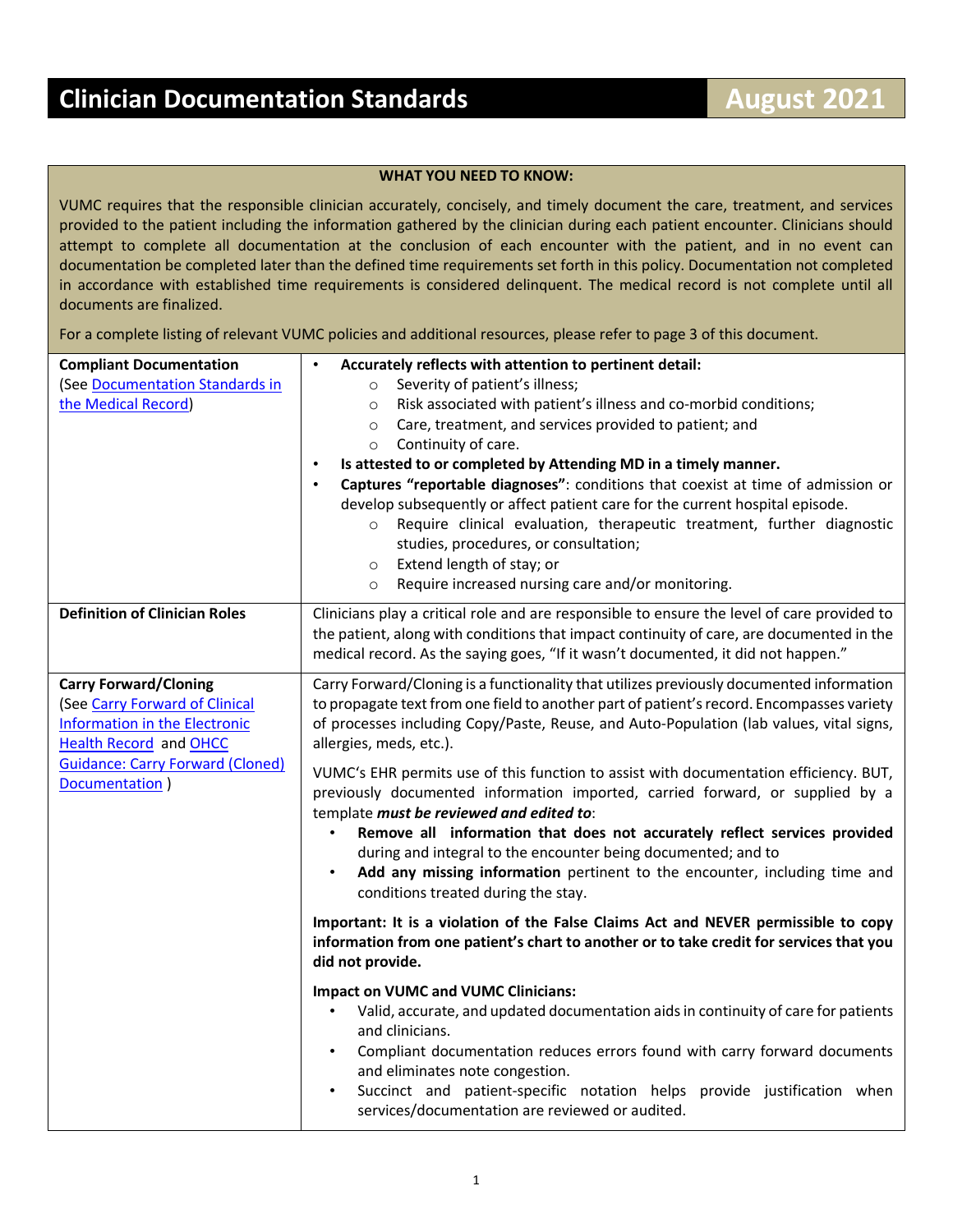| <b>Attestation and Signatures (See</b><br><b>Documentation Standards for</b><br><b>Providers and</b><br><b>OHCC Guidance Documentation</b><br><b>Menu Guide for Providers)</b> | Attestation: Signing of clinical document by Attending or Consulting MD signifying<br>with verbiage (not merely a signature) that the document created by a member of<br>the house staff represents evaluation, management, and care supervised and/or<br>provided by Attending or Consulting MD. Typically represent a billable document.<br>Signature: Signing of document by Attending signifying that he/she reviewed the<br>$\bullet$<br>document created by Supervisee.<br>Act of signing indicates Attending agrees with document content.<br>$\circ$<br>Attending may or may not have been present at the time the evaluation,<br>$\circ$<br>management, and care was provided.<br>Unlike "Attestation" of a clinical note, a simple signature does not typically<br>$\circ$<br>represent a billable document for Attending.<br>Supervisee: Individual involved in providing care who completes documentation in<br>$\bullet$<br>course of his/her training, professional practice, or on behalf of Attending (e.g.,<br>resident, professional staff with privileges).                                                                            |
|--------------------------------------------------------------------------------------------------------------------------------------------------------------------------------|-----------------------------------------------------------------------------------------------------------------------------------------------------------------------------------------------------------------------------------------------------------------------------------------------------------------------------------------------------------------------------------------------------------------------------------------------------------------------------------------------------------------------------------------------------------------------------------------------------------------------------------------------------------------------------------------------------------------------------------------------------------------------------------------------------------------------------------------------------------------------------------------------------------------------------------------------------------------------------------------------------------------------------------------------------------------------------------------------------------------------------------------------------------|
| <b>Orders</b><br>(See Provider Orders)                                                                                                                                         | Orders must be appropriately documented in the Legal Medical Record and<br>$\bullet$<br>authenticated in a timely manner by the ordering clinician. Verbal orders require<br>authentication within 48 hours.<br>Verbal orders may only be given to qualified clinical staff acting within their scope<br>$\bullet$<br>of practice. Similarly, protocol orders may only be initiated by those same qualified<br>staff members.<br>Clinicians should verify all verbal orders entered on their behalf are reviewed and<br>$\bullet$<br>authenticated promptly to ensure proper billing occurs for services rendered.                                                                                                                                                                                                                                                                                                                                                                                                                                                                                                                                        |
| <b>Timely Encounter</b><br>(Documentation Standards for<br>Providers)                                                                                                          | Best practice is to complete documentation on the same day as the encounter. Per<br>VUMC policy, clinicians may have longer to complete documentation before it is<br>considered deficient or delinquent. BUT, they should not routinely complete<br>records/documentation at the outside limit of acceptable timeframes:<br><b>Emergency Department Note: Within 24 hours or operations or procedure</b><br>Progress Note: At least daily<br>Consult Note: Within 24 hours<br>Operative/Procedural Note: Within 24 hours of procedure or surgery<br>Immediate Post Op Note: Immediately after procedure or operation and before<br>patient moves to another area of care (out of PACU)<br>Inpatient Death Note: Pronouncement & document within 2 hours of notification<br>(*Note: Discharge Summary also required)<br>Outpatient Encounter: Within 4 business days (outpatient encounter includes:<br>intake screening & assessment, patient summary, clinic visit note, med rec, order,<br>procedure note, or clinical summary)<br>Reminder: Documentation is considered delinquent if it is still incomplete more than<br>14 days from the encounter. |
| <b>Deficient/Delinquent</b><br><b>Documentation</b><br>(See Documentation Standards for<br>Providers)                                                                          | Best practice: complete and sign all documentation on the same day service is<br>$\bullet$<br>provided.<br>Deficient or Delinquent Documentation: VUMC Documentation Policy<br>$\bullet$<br>requirements (e.g., missing elements of H&P, consult, clinical note, etc.) are not<br>completed within the required timeframe.<br>Deficient: Documentation remains incomplete up to 14 days after date of<br>$\bullet$<br>discharge or encounter.<br>Delinquent: Documentation remains incomplete more than 14 days after date of<br>$\bullet$<br>discharge or encounter.                                                                                                                                                                                                                                                                                                                                                                                                                                                                                                                                                                                     |
| <b>Consequences of Delinquent</b><br><b>Documentation</b><br>(See Documentation Standards for                                                                                  | Per Med Staff Bylaws, clinicians (excluding house staff) will be placed on Automatic<br>Suspension of Privileges until delinquent documentation is completed.                                                                                                                                                                                                                                                                                                                                                                                                                                                                                                                                                                                                                                                                                                                                                                                                                                                                                                                                                                                             |